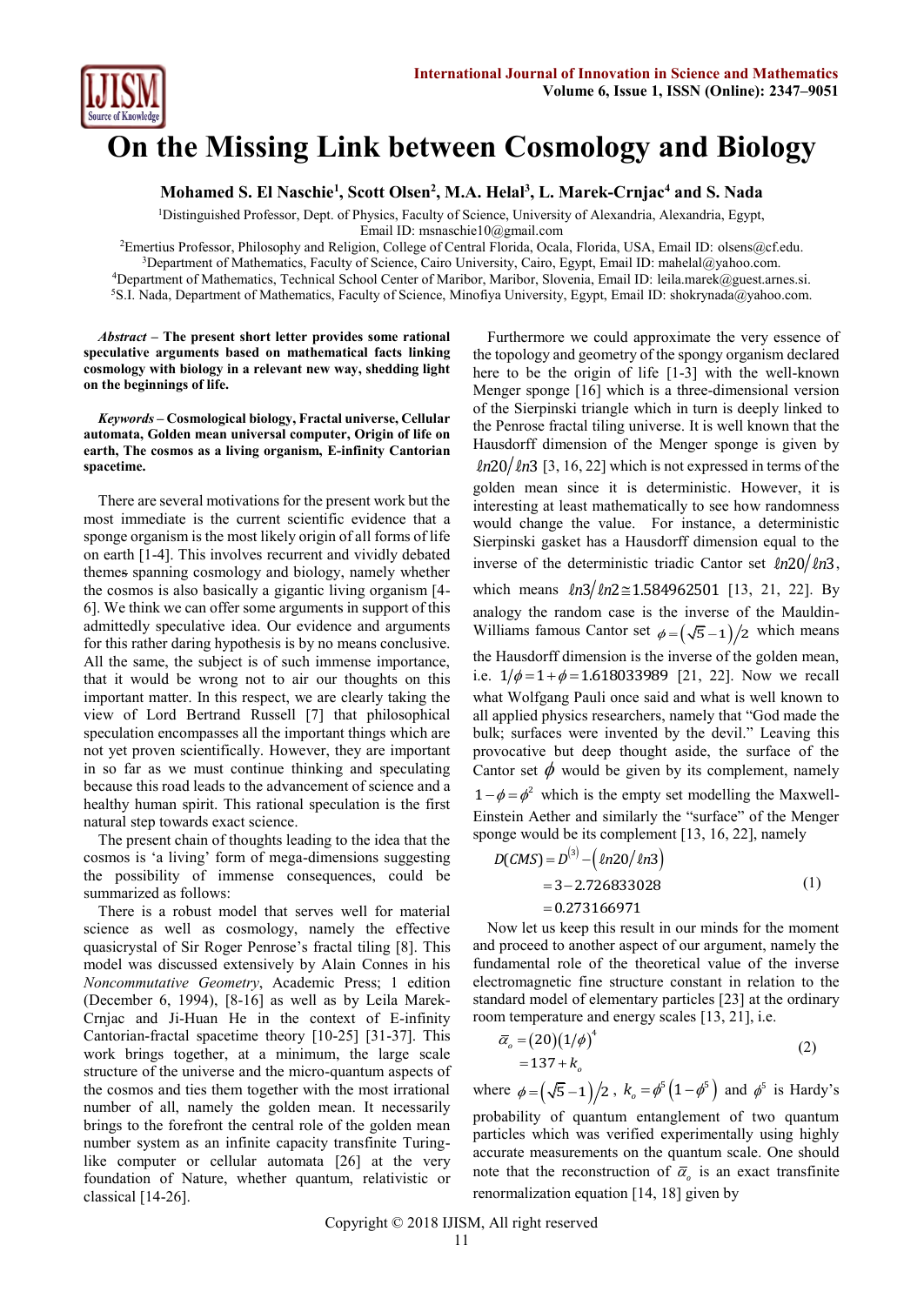$$
\overline{\overline{\alpha}_o} = (\overline{\alpha}_1)(1/\phi) + (\overline{\alpha}_2 = \overline{\alpha}_1/2) + \overline{\alpha}_3 + \overline{\alpha}_4
$$
  
= (60)(1/\phi) + 30 + (8+1) + 1 (3)

where  $\bar{\alpha}_3 = 9$  is the ideal inverse coupling constant of the strong force,  $\overline{\alpha}_2 = 30$  is the ideal inverse coupling of the weak force, and  $\bar{\alpha}_4 = 1$  is the quantum gravity maximal inverse coupling constant. The sum of  $\overline{\alpha}_i$  was proven elsewhere to be the normed and limiting value of the dimensions of the universe (for  $1/\phi \rightarrow 1$ ) [10-22], namely

$$
\sum_{1=1}^{4} \overline{\alpha}_{i} = 60 + 30 + 9 + 1
$$
\n
$$
= 100
$$
\n(4)

and gives the percentage of the three types of cosmic energy densities of the cosmos relative to our scale of measurements [12-22], namely  $y = 4 + 22 + 74$ 

= ordinary energy + dark matter energy + pure dark energy (5)

Again these results were verified beyond a reasonable doubt by accurate cosmic measurements and observations [27]. In particular, for the ordinary measurable cosmic energy density, the exact transfinite value approximated to 4% was found to be  $(\phi^5/2)$  4.5% which is half of Hardy's probability [17] which as we said, was also found experimentally so that all the preceding results are not only anchored in a fundamental theory but also in a deeply verified "reality".

Now let us dwell more on  $\bar{\alpha}_o$  which was found to be equal to the degrees of freedom of a complete standard model [23] and therefore  $2\overline{\alpha}_o$  is the corresponding super symmetric value. Even more profound is the cancellation of all anomalies in the fundamental super string theory [18-23] depending on the condition

$$
2\overline{\alpha}_o - 1 = 273.1640787\tag{6}
$$

Relative to a three dimensional intersection of a superstring space time with D = 10, we find<br> $(2\bar{\alpha}_o - 1)/1000 = 0.2731640787$ 

$$
(2\overline{\alpha}_o - 1)/1000 = 0.2731640787\tag{7}
$$

The first five digits of equation (1), modelling our premodal organism, agree with the first five digits of equation (6), modelling the de facto "surface" of the "Aether." This appears to be more real than any ordinary speculation, though it is a less than proven scientific fact. In any event, it is worth communicating this to the vanguard of scientific research who are willing to risk error. How else can we know anything at the end of the day without sticking our necks out for it [34, 37].

For a very informative reading in the spirit of the present work about how biology, mathematics, physics, cosmology and philosophy are infused with the golden mean, the reader may look at the eminent work of Alexey Stakhov and Scott Olsen [24, 25] [34]. In fact the result or modern science shows in general an intricate relationship between the physical universe and computation in a way that never ceases to intrigue and amaze as reflected in the pioneering work of S. Wolfram [28] and some earl work of the present first author [29, 30]. For an in depth study of the present subject for future research, we recommend the reader gets some familiarity with Refs. [1] to [7] and [28] to [37].

## **ACKNOWLEDGEMENT**

The first Author is deeply indebted to Prof. Hans Herman Otto for the many discussions that were very illuminating and which sharpened his understanding of the subject.

#### **REFERENCES**

- [1] Doug Bolton: Sea sponges were the first animals on earth scientists discover. The Independent, Tuesday 23 February, 2016. [\(http://www.independent.co.uk/news/science/sea-sponge-oldest](http://www.independent.co.uk/news/science/sea-sponge-oldest-animal-on-earth-a6891511.html)[animal-on-earth-a6891511.html\)](http://www.independent.co.uk/news/science/sea-sponge-oldest-animal-on-earth-a6891511.html).
- [2] Jennifer Chu: Title for earth's first animal likely goes to simple sea creature. MIT News, 22 February, 2016. [\(http://news.mit.edu/2016/earth-first-animal-simple-sea-sponge-](http://news.mit.edu/2016/earth-first-animal-simple-sea-sponge-0222)[0222\)](http://news.mit.edu/2016/earth-first-animal-simple-sea-sponge-0222).
- [3] David Chandle: Signs point to sponges as earliest animal life. Physics Organization, 4 February, 2016. [\(https://phys.org/news/2009-02-sponges-earliest-animal](https://phys.org/news/2009-02-sponges-earliest-animal-life.html)[life.html\)](https://phys.org/news/2009-02-sponges-earliest-animal-life.html).
- [4] G. West, J. Brown and B. Enquist: G. West, J. Brown and B. Enquist: The fourth dimension of life: Fractal geometry and allometric scaling of organism. Science, 284(5420), 1999, pp. 1677-1679. Science, 284(5420), 1999, pp. 1677-1679.
- [5] Ancient code: Is the universe a giant living organism? [\(https://www.ancient-code.com/is-the-universe-a-giant-living](https://www.ancient-code.com/is-the-universe-a-giant-living-organism/)[organism/\)](https://www.ancient-code.com/is-the-universe-a-giant-living-organism/).
- [6] Ervin Laszlo: The Connectivity Hypothesis. Forward by Ralph H. Abraham. State University of New York Press, Albany, USA, 2003.
- [7] J.R. Lenz: Bertrand Russell on the value of philosophy for life.<br>
Philosophy Now Issue 120. 2017. Philosophy Now, Issue [\(https://philosophynow.org/issues/120/Bertrand\\_Russell\\_on\\_The](https://philosophynow.org/issues/120/Bertrand_Russell_on_The_Value_of_Philosophy_for_Life) [\\_Value\\_of\\_Philosophy\\_for\\_Life\).](https://philosophynow.org/issues/120/Bertrand_Russell_on_The_Value_of_Philosophy_for_Life)
- [8] M.S. El Naschie: Penrose universe and Cantorian spacetime as a model for noncommutative quantum geometry. Chaos, Solitons & Fractals, 9(6), 1998, p. 931-933.
- [9] G. Iovane: Mohamed El Naschie E-infinity Cantorian spacetime and its consequences in cosmology. Chaos, Solitons & Fractals, 25(4), 2006, pp. 775-779.
- [10] Mohamed S. El Naschie: Elements of a new set theory based quantum mechanics with applications in high energy quantum physics and cosmology. International Journal of High Energy Physics, 4(6), 2017, pp. 65-74.
- [11] Mohamed S. El Naschie and Ji-Huan He: Tesla's dream from a modern quantum spacetime view point. Nonlinear Science Letters A, 9(1), 2018, pp. 36-43.
- [12] Mohamed S. El Naschie: The gap labelling integrated density of states for a quasi crystal universe is identical to the observed 4.5 percent ordinary energy density of the cosmos. Natural Science, 6, 2014, pp. 1259-1265.
- [13] Mohamed S El Naschie: The self similarity equivalence relation connecting Newton's energy with Einstein's energy and dark energy. International Journal of Innovation in Science and Mathematics, 4(1), 2016, pp. 42-57.
- [14] Mohamed S. El Naschie: The Aether of spacetime physics is the empty set of pure mathematics. Natural Science, 9(9), 2017, pp. 289-292.
- [15] Mohamed S El Naschie: From a dual Einstein-Kaluza spacetime to 'tHooft renormalon and the reality of accelerated cosmic expansion. Journal of Modern Physics, 8(8), 2017, pp. 1319-1329.
- [16] [Mohamed S. El Naschie:](http://www.scirp.org/journal/articles.aspx?searchCode=Mohamed+S.+El+Naschie&searchField=authors&page=1) [A fractal Menger sponge space-time](http://www.scirp.org/journal/PaperInformation.aspx?PaperID=32969)  [proposal to reconcile measurements and theoretical predictions of](http://www.scirp.org/journal/PaperInformation.aspx?PaperID=32969)  [cosmic dark energy.](http://www.scirp.org/journal/PaperInformation.aspx?PaperID=32969) [International Journal of Modern Nonlinear](http://www.scirp.org/journal/Home.aspx?JournalID=1261)  [Theory and Application,](http://www.scirp.org/journal/Home.aspx?JournalID=1261) [2\(2\)](http://www.scirp.org/journal/Home.aspx?IssueID=3095), 2013, pp. 107-121.
- [17] [Mohamed S. El Naschie:](http://www.scirp.org/journal/articles.aspx?searchCode=Mohamed+S.+El+Naschie&searchField=authors&page=1) [Electromagnetic](http://www.scirp.org/journal/PaperInformation.aspx?PaperID=49313)—pure gravity [connection via Hardy's quantum entanglement](http://www.scirp.org/journal/PaperInformation.aspx?PaperID=49313). [Journal of](http://www.scirp.org/journal/Home.aspx?JournalID=29)  [Electromagnetic Analysis and Applications,](http://www.scirp.org/journal/Home.aspx?JournalID=29) [6\(9\)](http://www.scirp.org/journal/Home.aspx?IssueID=5286), 2014, pp. 233- 237.

Copyright © 2018 IJISM, All right reserved